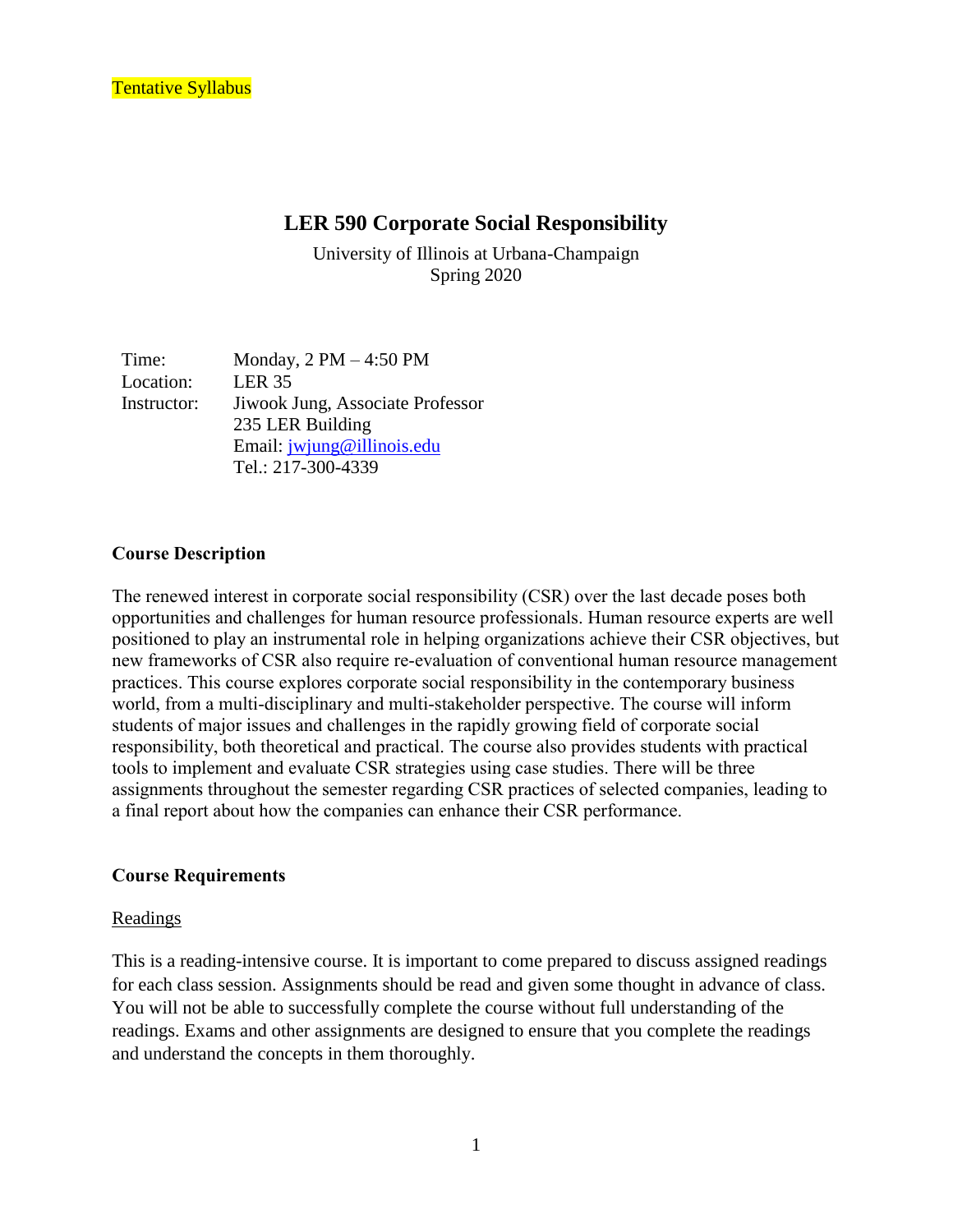## Attendance

Attendance is required at all class sessions. Attendance includes arriving on time and remaining until the end of the session. If you know ahead of time that you cannot attend class due to illness or civic duty (court appearance, jury duty, etc.), please notify the instructor immediately.

## **Participation**

Active student participation is essential to successful class sessions. Your contribution of relevant and insightful comments is highly valued in this course. You will be cold-called to share your thoughts and opinions to the class discussion. Each student is allowed to miss no more than **ONE** class in the semester. Every additional absence leads to a **2-point cut** in the final grade. In order to receive credits for this course, students are **not allowed to miss more than THREE classes** under any circumstances.

## Weekly Quizzes

In each teaching session you will need to complete a short quiz (5 minutes) on your readings. The quiz includes five questions in the format of the true/false, multiple-choice or filling in the blanks. Each quiz will deal with the chapter(s), articles and cases that I have assigned for that class session. I may administer a quiz at the beginning, middle or end of class. There will be **NO** make-up quizzes. The summing of quiz performance will be done **after dropping the lowest quiz score**.

### Group Discussion and Summary

Every week, there will be group discussion about a selected business case and related discussion questions. To facilitate constructive and meaningful discussion, each group will be asked to provide a short summary of discussion by the end of class. After group discussion is done, each group will be given 20 minutes to summarize their discussion and highlight main conclusions, and submit the summary via **Compass**. Grading of discussion summary will be done on a **threepoint scale—fail, pass (good), and pass (very good).** 

### Group Project and Presentation

During the first class, students will be assigned to a project team. Each team (3 students) will choose a company from lists of Fortune 500 or Global Fortune 500 companies. There will be **two short team assignments** during the course. Based on these two assignments, student groups will do presentations during Week 7. Each group will be paired with another group who will provide feedback and raise questions after presentation.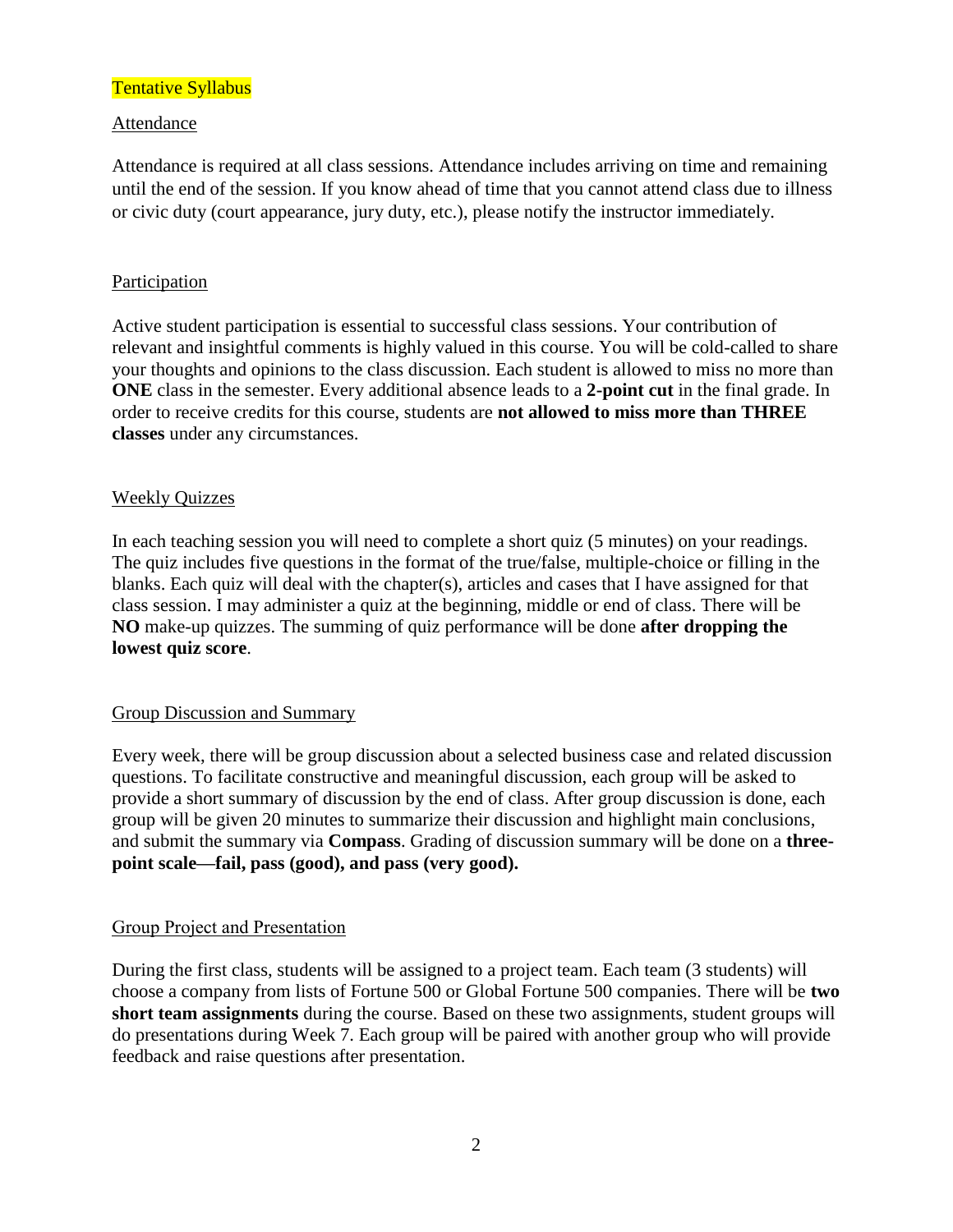The main purpose of the group project is to provide a long-term strategic plan to improve your company's CSR performance. Try to make a set of practical but creative suggestions based on what you learn about how other companies do to address CSR issues. The suggestions should be made based on your analysis of (1) the current as well as future CSR issues for the company, (2) major CSR programs implemented by the company, and finally (3) internal and external evaluation of the company's CSR performance. More information about the group assignments and presentations will be provided during the semester.

## Final Exam

The final exam will be held during the final class time: **2:00 PM - 4:50 PM** on **May 4, 2020**. The exam will cover all topics of the course. It will be an open-book exam—bring your books, notes, and any other materials you find useful. IMPORTANT: the exam will be administered through the course website (compass 2g). So you can take the exam wherever you want, but the exam will be available only during the designated time. Detailed guidelines for the exam will be provided later toward the end of the semester. The exam will be worth 30 percent of the total grade.

## **Evaluation**

|                              | $\%$ | Note                                |
|------------------------------|------|-------------------------------------|
| Attendance and Participation | 10%  |                                     |
| Quiz                         | 15%  |                                     |
| Case Discussion and Summary  | 15%  |                                     |
| Group Assignments            | 15%  | Assignment #1 $(5\%)$ , #2 $(10\%)$ |
| <b>Group Presentation</b>    | 15%  |                                     |
| Final Exam                   | 30%  |                                     |
|                              |      |                                     |
| Total                        | 100% |                                     |

## **Calculation of Course Grades**

The final letter grade will be "generally" based on the following scale:

| <b>LETTER GRADE</b> | <b>TOTAL SCORE</b> |
|---------------------|--------------------|
| A                   | 100-94             |
| A-                  | 93-87              |
| $B+$                | 86-80              |
| B                   | 79-70              |
| $B -$               | 71-74              |
| $C+$                | $63 - 55$          |
| $\subset$           | 54-46              |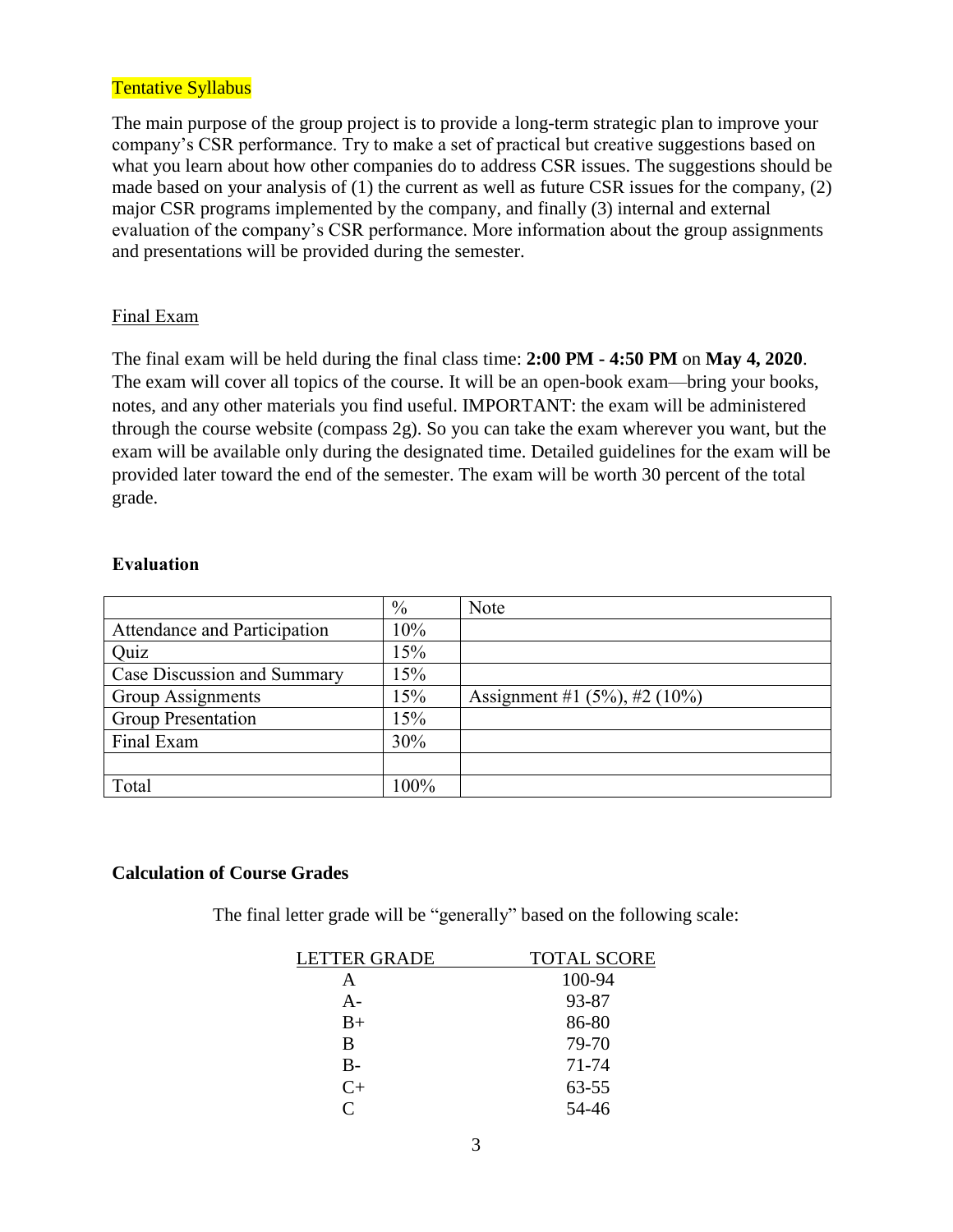| $C-$ | 45-37<br>$36 - 28$ |
|------|--------------------|
| $D+$ |                    |
|      | $27-$              |

# **Course Materials**

- 1. **Compass**. Some readings in PDF are available on the Illinois Compass 2g website for this course. See the section "Course Website" below for more information.
- 2. **Harvard Business Publishing website**. All cases are available for purchase on the Harvard Business Publishing website at: [https://hbr.org/store/case-studies.](https://hbr.org/store/case-studies) The web links to HBS cases will be provided on the course website.

# **Academic Integrity**

In order to maintain a vigorous and healthy learning environment in the classroom, it is critical that no member of the class engage in or tolerate academic fraud, such as cheating or plagiarism. We believe strongly in giving certain liberties to students, and in return we expect honest and honorable conduct, including compliance with the University of Illinois' Student Code (see [http://admin.illinois.edu/policy/code f](http://admin.illinois.edu/policy/code)or details).

Since our reading materials and discussion topics include examples from well-known companies, it is often the case that relevant information can be found in the sources other than designated course materials (for example, the Internet, magazines, newspaper, etc.). Whereas referring to external sources is fine and encouraged, it may be tempting to use or copy information from such sources in your course assignment without proper acknowledgement of the sources. Such action is considered plagiarism and strictly prohibited. Brief guidelines about what constitutes plagiarism and how to avoid it will be provided during the class, but it is ultimately the students' responsibility to educate themselves about the risk of plagiarism and avoid committing it. Carefully review the University policy governing academic integrity and plagiarism, including the Student Code Article 1, Part 4, §1-402 "Infractions of Academic Integrity" (http://admin.illinois.edu/policy/code/article1\_part4\_1-402.html). Not knowing the policy is not an excuse.

This policy applies to all written assignments of this course, including case memos and exam answers. Any incidence of plagiarism will be handled according to the official University policies and reported to the University administration.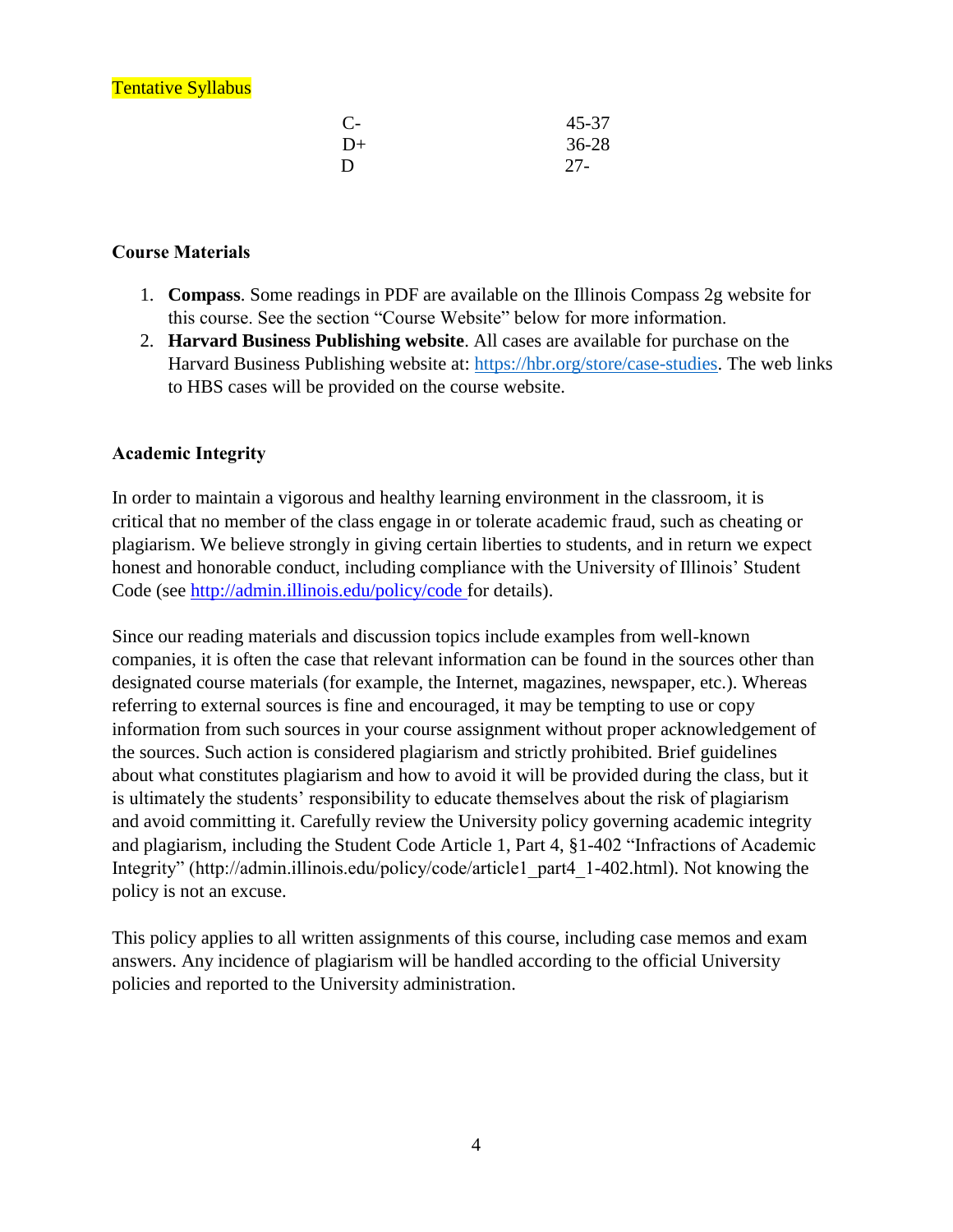## **Class Schedule**

# **Week 1 (March 23): Course Overview and Introduction to CSR**

- Milton Friedman. 1970. "The Social Responsibility of Business Is To Increase Its Profits," *New York Times Magazine*, September 13.
- David Vogel. 2005. *The Market for Virtue: The Potential and Limits of Corporate Social Responsibility*. Washington, DC: Brookings Institution Press. Chapter 1: The Revival of Corporate Social Responsibility.

**Group Assignment #1**: Choose a Fortune 500 or Fortune Global 500 company (as of 2018. Find and read past 3 years of CSR reports publicized by the company of their choosing. Briefly describe basic features of the company's CSR strategies and related practices (maximum 4 pages, double-spaced).

## **Week 2 (March 30): CSR for Whom or What? Customer Demands and Investor Relations**

- David Vogel. 2005. *The Market for Virtue: The Potential and Limits of Corporate Social Responsibility*. Washington, DC: Brookings Institution Press. Chapter 3: What Is the Demand for Virtue?
- Philip Kotler and Nancy Lee. 2004. "When It Comes to Gaining a Market Edge While Supporting a Social Cause, 'Corporate Social Marketing' Leads the Pack," *Stanford Social Innovation Review* Spring.

**Case discussion #1**: "The Dannon Company: Marketing and Corporate Social Responsibility (A)."

# **Group assignment #1 due**

## **Week 3 (April 6): CSR and Employee Relations**

- Mirvis, Philip. 2014. "Employee Engagement and CSR: Transactional, Relational, and Developmental Approaches." *California Management Review* 54(4): 93-117.
- Cynthia Cycyota et al. 2016. "Corporate Social Responsibility and Employee Volunteerism: What Do the Best Companies Do?" *Business Horizons* 59: 321-329.

**Case discussion #2**: "Allied Electronics Corporation Ltd: Linking Compensation to Sustainability Metrics."

**Group assignment #2**: Identify and describe social, environmental, or regulatory risk factors that can affect your chosen company's financial performance, based on Weeks 2-5's discussion about major driving forces for CSR (maximum 6 pages, double space).

## **Week 4 (April 13): Globalization, Activists, and CSR**